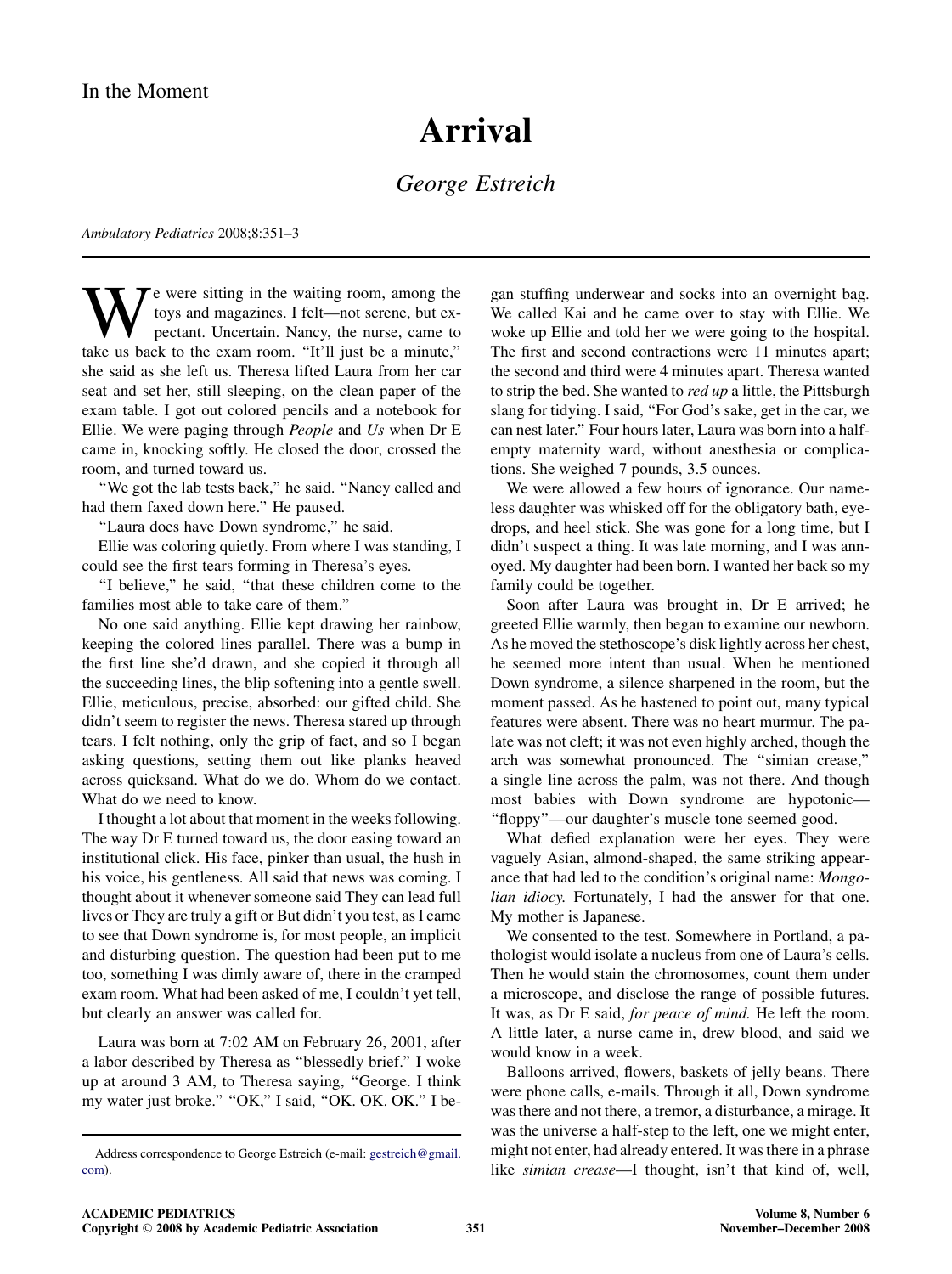352 Estreich AMBULATORY PEDIATRICS

offensive? It was in the long pause as the pediatrician on call cradled our daughter's head in beefy hands, intent, compassionate, saying, ''I notice the eyes are slightly almond-shaped''; and it was in my quick, already automatic response, saying, ''My mother is Japanese.'' I held up one generation against another. I held up what I was against what she might be.

Ellie waited patiently for us to quit talking. She was seething with happy uncertainty. She wanted nothing other than the chance to hold her sister, and to stay within 6 inches of Theresa at all times. The three of them snuggled in the bed. "So," we said, "what do you think of your little sister?" She said, "Good," with emphasis, drawing out the vowel, as she only did for the best things: sleepovers, cotton candy, new sibling. We asked her about names. ''What about Esmerelda?" said Theresa. "Mom," said Ellie. I said, ''What about Sillyhead?'' ''Dad,'' she said, ''stop it.'' I said, ''What if we call her Ellie Is a Sillyhead? That way we could say 'Ellie is a Sillyhead' every time we wanted to talk to her." "Dad," she said, reproving. Clearly the situation's gravity had escaped me.

It was the end of February in a dry winter. Normally, in western Oregon, the rain begins in October and doesn't really end until July. But it had been sunny, and all winter we walked around guiltily, enjoying the good weather, which we knew we'd pay for, down the road, in wildfires and reduced salmon runs. We didn't care. It was nice out and we weren't suffering from SAD. It felt like that in the hospital, a temporary stay, a grace period, the sunlight shedding calm possibility through plate glass. The next morning, in the cafeteria, I ate dry eggs and French toast, looking idly at the new wing under construction next door, its broad webwork of shadows falling across the completed building, the bundled rebar and coils of wire piled in future rooms. Back upstairs, where my wife and still-nameless daughter were sleeping, there were men in hard hats in the elevators and the halls, asking directions through the pleasant beiges and stenciled decorations of the maternity ward.

We signed the discharge papers. I slipped our copies into the plastic bag, next to the sheet inked with Laura's footprints. I slung the duffle over my shoulder, and the nurse checked our ID bracelets against Laura's before wheeling us out. Strangers beamed at us in the elevator. The nurse inspected our infant car seat. She shooed the smokers away from the hospital entrance. We told her about the lab tests we were waiting on, and she said, ''Yes, some of us were wondering about that.''

By the time we returned for our two-week checkup, we had discounted the possibility of Down syndrome. Laura was nursing, if not with the avid concentration her older sister had shown, then well enough. She could track a set of jingled keys. When we heard nothing after one week, I called Nancy, Dr E's nurse. Nancy said that they were still waiting on the lab, but that sometimes these things took a little longer.

We could not go back. We could not undo the crucial moment, the precise and unrecorded time of day when the initial error in cell division occurred, adding an extra chromosome to the beginning of what Laura would be. Now the infant before us bore that chromosome in each and every cell. It was in the shape of her eyes, the texture of her hair, in her brain and joints and heart.

I wanted to rewind the tape to yesterday, to a refrigerator filled with casseroles baked by neighbors and friends, phone calls from family back east, and Ellie eager to hold Laura: she sat cross-legged on the carpet, her arms stiffly ready, cradling an emptiness in the shape of a child. We lowered Laura into her arms, saying, ''Careful, support her head,'' remembering how fragile Ellie had seemed, five and a half years ago. A weak afternoon sunlight splayed its rhombus across them. Laura blinked. Her hands opened and closed slowly, with no force, and I dandled my index finger against the translucent fingertips, remembering, once again, the improbable size of newborn children: they seem scaled to another world. Again I remembered feeling the same way with Ellie, and felt the pleasure of layered time, the easy spiral of repetition and variation, intricate as a Bach invention. I looked at Laura's eyes, thought of my mother, and was reassured. We smiled down at our infant.

Even now, I remember this ignorance with intense nostalgia. We were under a spell: we had wished for normalcy and had been granted two weeks, a time outside time, when we could hope for anything at all. Because our wish was not denied, denial made it true. When the spell was broken, the child before us assumed her true appearance. She was unchanged and transformed. Her eyes were Asian in appearance, not fact: the almond shape derived not from my mother's lineage, but from genetic accident. The palate was definitely arched, though not extremely so. The murmur was faint, but there.

Theresa said she felt as if our baby had been stolen and replaced with a collection of medical problems. Steadying her voice seemed a pure act of will: the sobs that racked her reminded me of the birth. I listened, blank, disoriented. Past and present had been disjoined; pattern, as I knew it, was gone; this girl was not like Ellie; the days after Ellie's birth were not like this. Theresa had wept then, as well, but the predominant mood was joy. A research scientist to the core, she would smile through tears and say, ''Hormone levels.'' I remembered the river of time widening, slowing, the current broadening almost to stillness, our vistas a plain of light. We'd had that again for two weeks, a bright, sure, forward-moving calm, and it had led to the lip of a waterfall.

It was only years later that the question occurred to me: Why should anyone be unhappy at all, at the birth of a child with Down syndrome?

Had the question occurred to me, in the early months of Laura's life, the answer would have been obvious: Laura was very sick. Beyond her heart defect were awful possibilities, from hearing loss to playground taunts. There were percentages for most things, and incalculable worries beyond the percentages. We were living at the heart of The List.

And yet the obvious answer was insufficient, because the core of what I felt, the draining, uncertain terror, had been